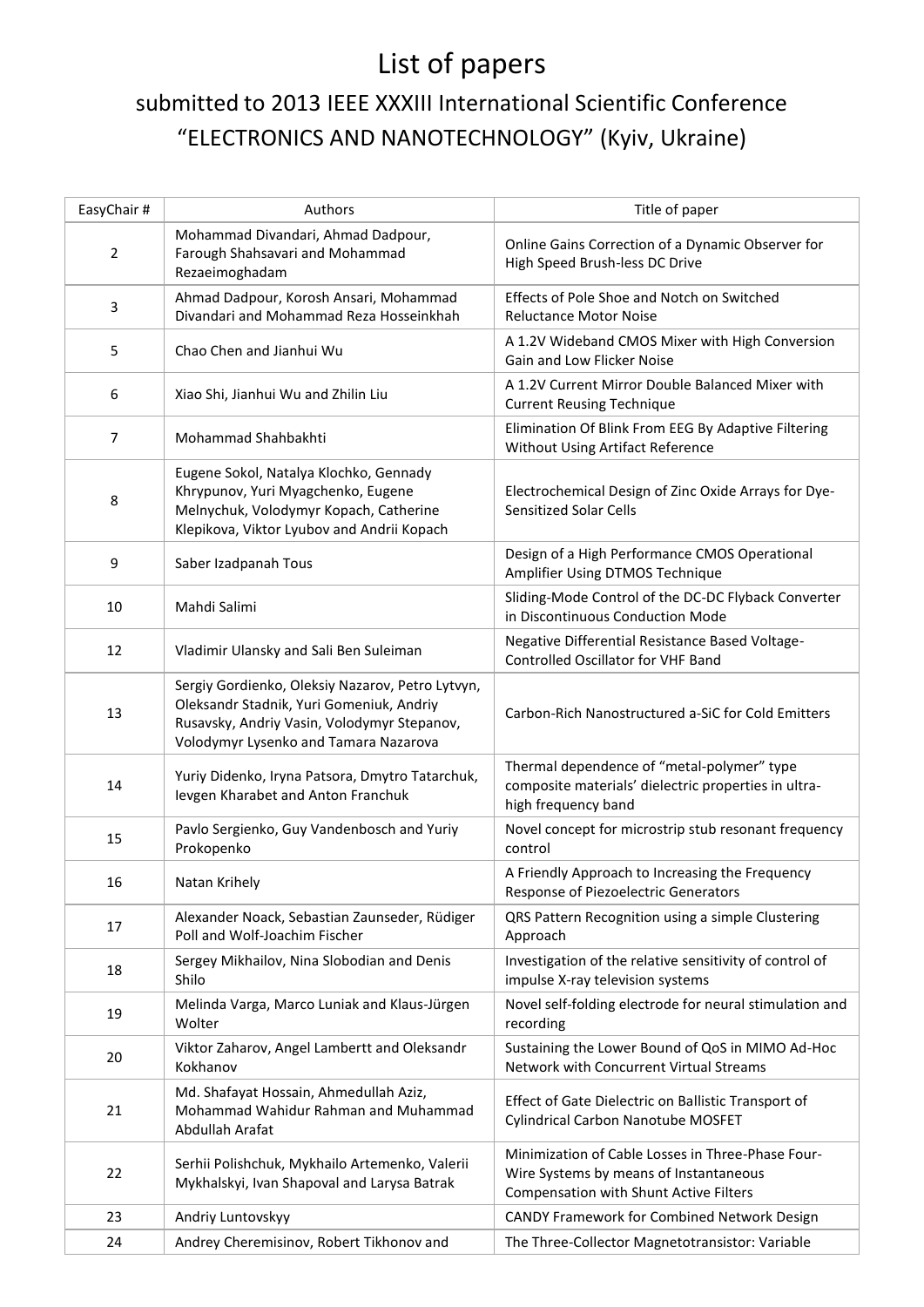| EasyChair# | Authors                                                                                                                                                                                            | Title of paper                                                                                                                                             |
|------------|----------------------------------------------------------------------------------------------------------------------------------------------------------------------------------------------------|------------------------------------------------------------------------------------------------------------------------------------------------------------|
|            | <b>Vladimir Amelichev</b>                                                                                                                                                                          | Sensitivity                                                                                                                                                |
| 25         | <b>Arkadiy Prodeus</b>                                                                                                                                                                             | Speech corpuses: creation and features                                                                                                                     |
| 26         | Artem Fediai and Volodymyr Moskaliuk                                                                                                                                                               | Modeling of Resonant-Tunneling Diode with Unoform<br>and Graded Emitter                                                                                    |
| 27         | Nikolay Nikolov, Valerij Orel, Alexandr<br>Rykhalskiy, Natalia Dzyatkovskya, Andrej<br>Romanov, Olga Yaroshenko, Dmitrij Supruniuk,<br>V. Orel, Maxim Khamrovskiy, M. Penievskyi and<br>A. Radaguz | Magnetic Nanotherapeutics of Guerin Carcinoma                                                                                                              |
| 28         | Denis Vertyanov, Kirill Tikhonov, Sergey<br>Timoshenkov, Vasiliy Petrov and Gennadiy<br>Blinov                                                                                                     | Peculiarities of multichip micro module frameless<br>design with ball contacts on the flexible board                                                       |
| 29         | Marina Lapenok and Elena Koscheeva                                                                                                                                                                 | Education students study of electric circuit by means<br>of computer simulation                                                                            |
| 30         | Natalya Korobova, Vaniamin Vodopyanov, Yuliya<br>Stepanova, Yuliya Cherkasova, Olga Isaikina and<br>Sergey Timoshenkov                                                                             | Functional film peculiarities of the "metal- insulator-<br>metal"structure devices                                                                         |
| 31         | Kai-Wen Yao, Cihun-Siyong Alex Gong, Chih-<br>Hung Wang, Kun-Hsin Wang and Muh-Tian Shiue                                                                                                          | Design of An Implantable Transceiver                                                                                                                       |
| 32         | Stanislav Denbnovetskiy, Igor Melnik, Vitaliy<br>Melnik, Boris Tugay and Sergey Tugay                                                                                                              | Investigation of Electron-Ion Optics of Pulse<br>Technological Glow Discharge Electron Guns                                                                |
| 33         | Volodymyr Zamaruiev                                                                                                                                                                                | The use of the Dirichlet Kernel in the Control Systems<br>of Active Filters for Industrial Power Line                                                      |
| 34         | Eugen Sokol, Yurij Goncharov, Aleksandr Eresko,<br>Volodymyr Zamaruiev, Sergej Krivosheev,<br>Volodymyr Ivakhno, Eugen Malyarenko, Bogdan<br>Styslo and Kristina Upyrenko                          | ELECTRONIC SYSTEM WITH SERIES ORGANIZATION<br>FOR CONNECTION THE DISTRIBUTED GENERATORS OF<br>RENEWABLE ENERGY TO LOW VOLTAGE INDUSTRIAL<br><b>NETWORK</b> |
| 35         | Victor Kazmirenko, Irina Golubeva and Yuriy<br>Prokopenko                                                                                                                                          | Waveguide Variable Attenuator Suitable for<br><b>Electromechnanical Control</b>                                                                            |
| 36         | Nataliia Ruda, Yuriy Prokopenko and Yuriy<br>Poplavko                                                                                                                                              | Micromechanical tuning of microstrip antenna in<br>frequency domain                                                                                        |
| 37         | Yevgen Yermolenko, Oleksandr Bondarenko and<br>Kristina Yermolenko                                                                                                                                 | The Method of Determining the Duration of<br>Transients in Semiconductor Devices for Current-<br>Voltage Characteristics Measurement                       |
| 38         | Maksym Klymov                                                                                                                                                                                      | Optimization of Phosphorous Diffusion in Silicon<br>Photocells                                                                                             |
| 39         | Kostiantyn Savin, Yuriy Prokopenko and Guy<br>Vandenbosch                                                                                                                                          | Mode Matching Technique for Tunable Shielded<br>Cylindrical Metal-Dielectric Resonator                                                                     |
| 40         | Yuriy Gramarchuk, Nicolay Kobak, Vyacheslav<br>Petrenko and Sergey Slesarenko                                                                                                                      | Simulation parameters of the microwave synthesizer<br>for radar system                                                                                     |
| 41         | Sergey Barannik, Aleksandr Dyomin, Yurii<br>Petrovskii and Yaroslav Titenok                                                                                                                        | GRID Storage and Procesing for Medical Images-New<br><b>Instrument for Diagnistics</b>                                                                     |
| 42         | Dmitriy Supruniuk and Nikolay Nikolov                                                                                                                                                              | Stochastic properties of nephroscintigraphic images<br>with 99mTc-DMSA                                                                                     |
| 43         | Oleg Vityaz                                                                                                                                                                                        | Distributed Feedback Analysis                                                                                                                              |
| 44         | Anton Popov, Oleksii Avilov and Oleksii Kanaykin                                                                                                                                                   | Saturation of electroencephalogram permutation<br>entropy for large time lags                                                                              |
| 45         | Konstantin Bol and Vladimir Moskalyuk                                                                                                                                                              | Modeling of velocity "overshoot" in the multivalley<br>semiconductors                                                                                      |
| 46         | Pavel Loshitskiy and Dmitriy Mynziak                                                                                                                                                               | Noninvasive method for measuring and monitoring<br>blood glucose concentration                                                                             |
| 47         | Evgen Sokol, Andrey Kipenskiy, Vjacheslav<br>Kulichenko, Roman Tomashevskiy and Tetyana<br>Barhotkina                                                                                              | The Analysis of Technical Solutions for Medical<br>Ozonators                                                                                               |
| 48         | Vazgen Melikyan, Abraham Balabanyan, Artak                                                                                                                                                         | Receiver/Transmitter Input/Output Termination                                                                                                              |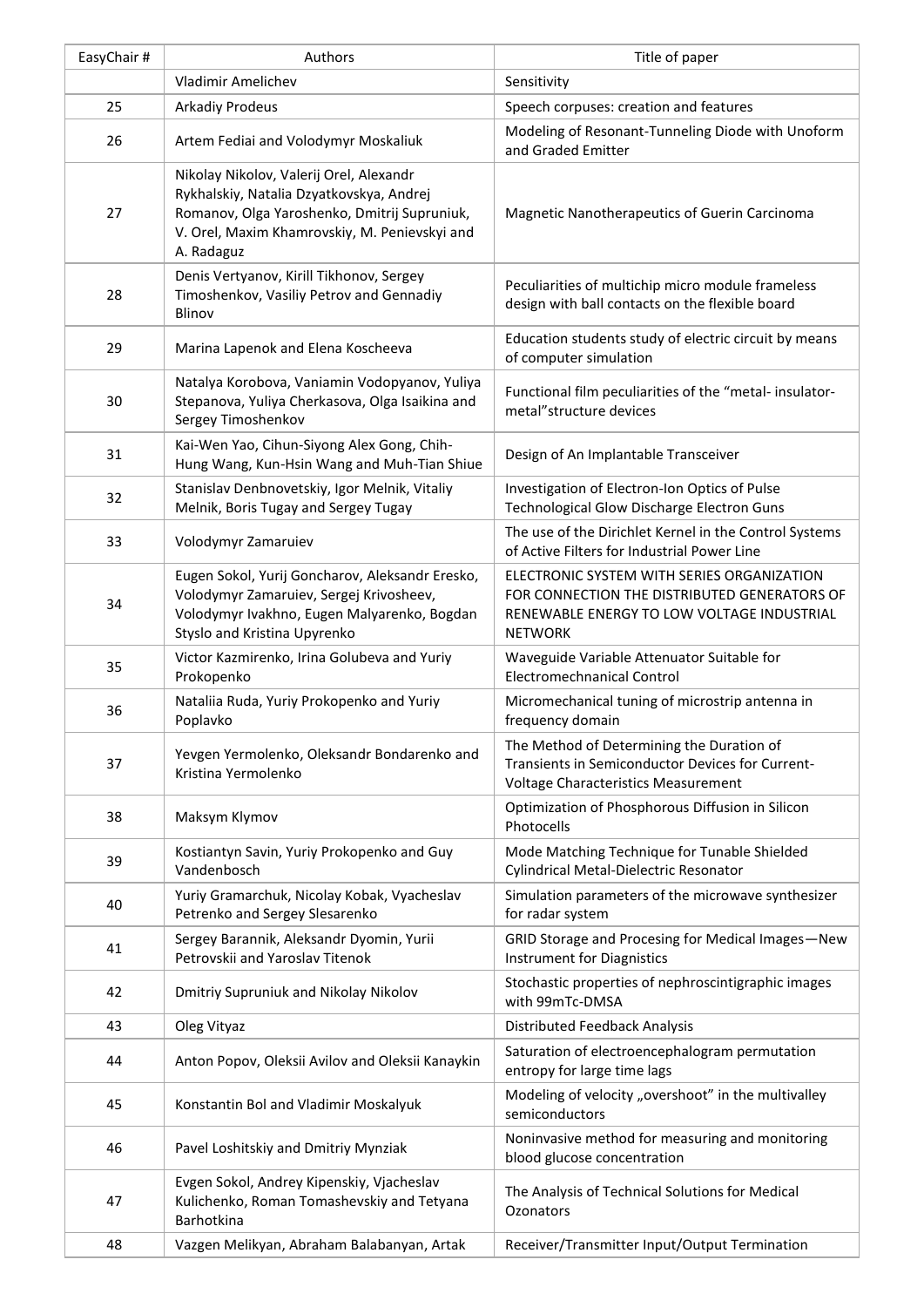| EasyChair# | Authors                                                                                                         | Title of paper                                                                                                                                                                     |
|------------|-----------------------------------------------------------------------------------------------------------------|------------------------------------------------------------------------------------------------------------------------------------------------------------------------------------|
|            | Hayrapetyan and Nazeli Melikyan                                                                                 | <b>Resistance Calibration Method</b>                                                                                                                                               |
| 49         | Olga Sushchenko                                                                                                 | Optimal design of electronic stabilization system                                                                                                                                  |
| 50         | Anatoliy Korol and Valeri Isai                                                                                  | The transmission of the graphene-based Fibonacci<br>superlattice. A.M.Korol, V.M.Isai                                                                                              |
| 51         | Mykhaylo Baran, Yuri Synekop, Natalia<br>Kostevska, Vladislav Virchenko and Alexander<br>Mukhomor               | The impact of magnetic field on blood vessels                                                                                                                                      |
| 52         | Sabine Kirsten, Jakob Wetterling, Jürgen<br>Uhlemann, Sergej Zigler and Klaus-Jürgen Wolter                     | Barrier Properties of Polymer Encapsulation Materials<br>for Implantable Microsystems                                                                                              |
| 53         | Veselin Ivanović, Srdjan Jovanovski, Nevena<br>Radović and Zdravko Uskoković                                    | Real-time Implementation of the Optimal Two-<br>Dimensional Filter for Highly Nonstationary<br>Frequency-Modulated Signal Estimation                                               |
| 54         | Vladimir Ulansky and Hassan Elsherif                                                                            | Optimization of LC Voltage-Controlled Oscillators in<br>90-nm CMOS Technology for 3G Transceivers                                                                                  |
| 55         | Mykola Rudka, Vladimir Antonyuk and Nataliia<br>Stetsyck                                                        | Optical and luminescence effects in Cu, Au-doped<br>cadmium iodide layered nanostructures                                                                                          |
| 56         | Tetiana Semikina, Sergiy Mamykin and Marek<br>Godlewski                                                         | ZnO as a conductive layer for solar cells based on II-VI<br>materials                                                                                                              |
| 57         | Grigor Zargaryan                                                                                                | Verification Environments for USB Controller                                                                                                                                       |
| 58         | Ara Gevorgyan                                                                                                   | 3D IC Cooling Mechanism by Using Signaling Vias                                                                                                                                    |
| 59         | Nikolay Nikolov, Alex Solyar and Olga<br>Yaroshenko                                                             | Experimental investigation of aqueous solutions<br>superradiance                                                                                                                   |
| 60         | Valeriy Sharapov, Sergey Filimonov, Zhanna<br>Sotula, Konstantin Bazilo, Larisa Kunitskaya and<br>Vasiliy Zaika | Improvement of piezoceramic scanners                                                                                                                                               |
| 61         | Mykola Khodakovskyy, Pavlo Merjvinskyy and<br>Anatoliy Zolot                                                    | The use of magnetometric instruments in the study of<br>spatial interactions of thermochemical cells potentials<br>for diagnosis of reflex sensory subsystems of the<br>human body |
| 62         | Boram Lee and Ted Higman                                                                                        | 1.2V Constant-gm Rail-to-Rail CMOS Op-Amp Input<br>Stage with New Overlapped Transition Regions<br>Technique                                                                       |
| 63         | Bekir Karlik and Güneş Harman                                                                                   | Computer-Aided Software for Early Diagnosis of<br>Eerythemato-squamous Diseases                                                                                                    |
| 64         | Oleksandr Afanasyev and Anatoliy Shcherba                                                                       | Method for determining energy losses in switched-<br>mode converter power switches depending on<br>storage inductor current modes                                                  |
| 65         | Larysa Globa, Vasyl Kurdecha, Svitlana Sulima<br>and Ksenia Alieksieienko                                       | Updating procedure of the Software Defined Radio<br>system                                                                                                                         |
| 66         | Ganna Pugach, Viacheslav Khomenko, Alexandre<br>Pitti, Artem Melnyk, Patrick Henaff and Philippe<br>Gaussier    | Electronic hardware design of a low cost tactile sensor<br>device for physical Human-Robot Interactions                                                                            |
| 67         | Vladimir Bezhenar, Dmitry Mykolaets, Vitaly<br>Mykytyuk and Tatiana Tereshchenko                                | Multilevel Inverter as VAR-compensator                                                                                                                                             |
| 68         | Tetiana Rudenko, Vjacheclav Martynov and Yuriy<br>Rudenko                                                       | Power supply system for energy-intensive<br>technologies                                                                                                                           |
| 69         | Anatolii Belous, Sergii Solopan, Oleksandr<br>Yelenich, Larysa Bubnovska and Sergej Osinsky                     | Nanoparticles of ferromagnetic materials and<br>possibilities of their application in the hyperthermia of<br>malignant tumors                                                      |
| 70         | Valerii Zhuikov and Mykola Kuznietsov                                                                           | Modeling of Electrical and Vibration Signals of<br>Transformers with Different Magnetic Properties                                                                                 |
| 71         | Tatiana Tereschenko, Oleksiy Veretiuk and<br>Sergey Veretiuk                                                    | Preprocessing telecommunication data traffic for<br>forecasting                                                                                                                    |
| 72         | Nataliya Matveyeva, Nataliya Ivanushkina and<br>Ekaterina Ivanko                                                | Combined Method for Detection of Atrial Late<br>Potentials                                                                                                                         |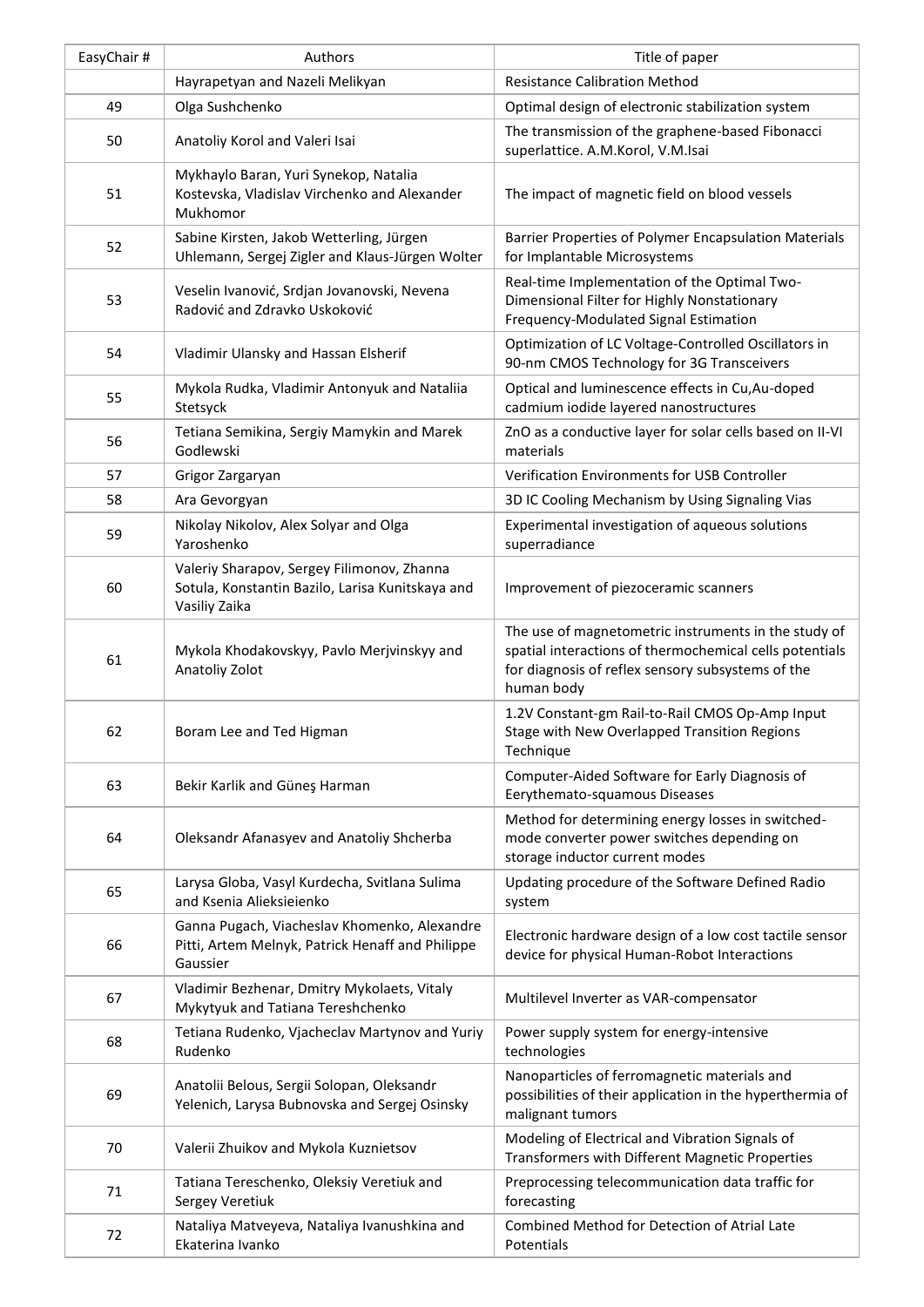| EasyChair # | Authors                                                                                                                                                 | Title of paper                                                                                                                                          |
|-------------|---------------------------------------------------------------------------------------------------------------------------------------------------------|---------------------------------------------------------------------------------------------------------------------------------------------------------|
| 73          | Evgen Pichkalyov, Anna Kyselova, Olga Kyselova                                                                                                          | Optimizing operating mode of diesel generator with<br>variable load                                                                                     |
| 74          | Irina Dmitrieva                                                                                                                                         | Mathematical simulation of the specific signal<br>transmissions in an inhomogeneous medium                                                              |
| 75          | Oleksander Bogdan, Andrii Zazerin and Anatolii<br>Orlov                                                                                                 | Applied Software DOSLID for Educational Laboratory<br>Complex                                                                                           |
| 76          | Olexandr Lemeshko and Sergiy Garkusha                                                                                                                   | Slot Allocation Model and Data Burst Scheduling in<br>Downlink WiMAX Technology                                                                         |
| 77          | Anatolii Orlov, Veronika Ulianova, Yuriy<br>Yakimenko, Oleksandr Bogdan and Gennady<br>Pashkevich                                                       | Synthesis of ZnO Nanorods for Acoustic Wave Sensor                                                                                                      |
| 78          | Olha Sarapulova, Tetiana Kyrychok, Valentyn<br>Sherstiuk and Anatolii Orlov                                                                             | Modern Printing Technologies in Micro- and<br>Nanoelectronics                                                                                           |
| 79          | Olga V. Shapoval, Jiri Ctyroky and Alexander I.<br><b>Nosich</b>                                                                                        | Mathematical Simulation of Optical Nanoantenna<br>Based on a Comb-Like Finite Nanostrip Grating                                                         |
| 80          | Irena Yermakova, Yuliia Solopchuk and Lyudmila<br>Khudyakova                                                                                            | Heat production, heat transfer and heat exchange in<br>man during water immersion: mathematical modeling                                                |
| 81          | Roman Chaplinskiy                                                                                                                                       | Modeling of the dielectric barrier RF discharge at<br>atmospheric pressure                                                                              |
| 82          | Helen Semenovs'Ka and Volodymyr Timofeyev                                                                                                               | THE THERMAL RESISTANCE OF POWERFUL<br>SUBMICRON HETEROSTRUCTURE TRANSISTOR                                                                              |
| 83          | <b>Murad Taher</b>                                                                                                                                      | Design an Algorithm to Syntheses DC-DC Converters                                                                                                       |
| 84          | Amir Jalali and Hossein Pedram                                                                                                                          | Timing Yield and Reliability Improvement of Carbon<br>Nanotube FET Based Digital Circuits with Statistical<br><b>Driven Correlation-aware Placement</b> |
| 85          | Christine F. Boos and Fernando M. Azevedo                                                                                                               | Automatic Pattern Recognition of Epileptiform<br>Discharges using Morphological Descriptors and<br><b>Linear Discriminant Analysis</b>                  |
| 86          | Yuriy Rapoport, Vladimir Grimalsky, Allan<br>Boardman and Nikita Kalinich                                                                               | Nonlinear Beams and Active Controllable Field<br>Concentrator with Isotropic Metamaterials                                                              |
| 87          | Yuriy Rapoport, Vladimir Grimalsky, Igor<br>Nefedov, Nikita Kalinich and Vadim Malnev                                                                   | Three-Level Approach to Graphene Metamaterials:<br>Electron Density Waves and Linear and Nonlinear<br>Electrodynamics                                   |
| 88          | Vladimir Timofeyev and Elena Faleyeva                                                                                                                   | Two-Channel Heterotransistors With Quantum Dots<br>Systems                                                                                              |
| 89          | Ali Jadooei, Oleksii Zaderykhin and Vyacheslav<br>Shulgin                                                                                               | Adaptive algorithm for continuous monitoring of<br>blood pressure using a pulse transit time                                                            |
| 90          | Konstantin Gorshkov and Vladimir Filaretov                                                                                                              | Topological analysis of active networks containing<br>pathological mirror elements                                                                      |
| 91          | Sergey Orlov, Ilya Khomyakov, Konstantin<br>Svechkarev, Andrey Dayneko and Igor<br>Matyushkin                                                           | The integrated micromechanical relay with a movable<br>electrode in the form of a structure with the<br>piezoelectric layer                             |
| 92          | Igor Matyushkin, Nikolay Shelepin, Sergey Orlov,<br>Alexander Ermakov, Konstantin Svechkarev,<br>Pavel Bobovnikov, Alexey Mikhaylov and Alexey<br>Belov | The ways of silicon carbide usage in field-emission<br>devices: the technological aspect                                                                |
| 93          | Grygoriy Barylo, Hrystyna Ivanyuk and Nataliia<br>Kus                                                                                                   | Using wireless sensor networks in environmental<br>monitoring system                                                                                    |
| 94          | Grygoriy Barylo, Zenon Gotra, Andriy Zazulyak,<br>Alexander Kozhuhar and Nataliia Kus                                                                   | Stimulating light system to create a controlled effect<br>relaxation                                                                                    |
| 95          | Alexander Vishnevsky and Diana Aznakayeva                                                                                                               | Photonic Crystal Filter with Fractal Structure 2D<br>Modeling                                                                                           |
| 96          | Anton Boyko, Dahir Gaev, Sergei Timoshenkov<br>and Dmitry Litmanovich                                                                                   | Controlable growth of copper fractal aggregates on<br>structurally modified silicon surface                                                             |
| 97          | Mohamad Al Jader, Olga Korostynska, Alex                                                                                                                | Non-Destructive Volume and Thickness                                                                                                                    |